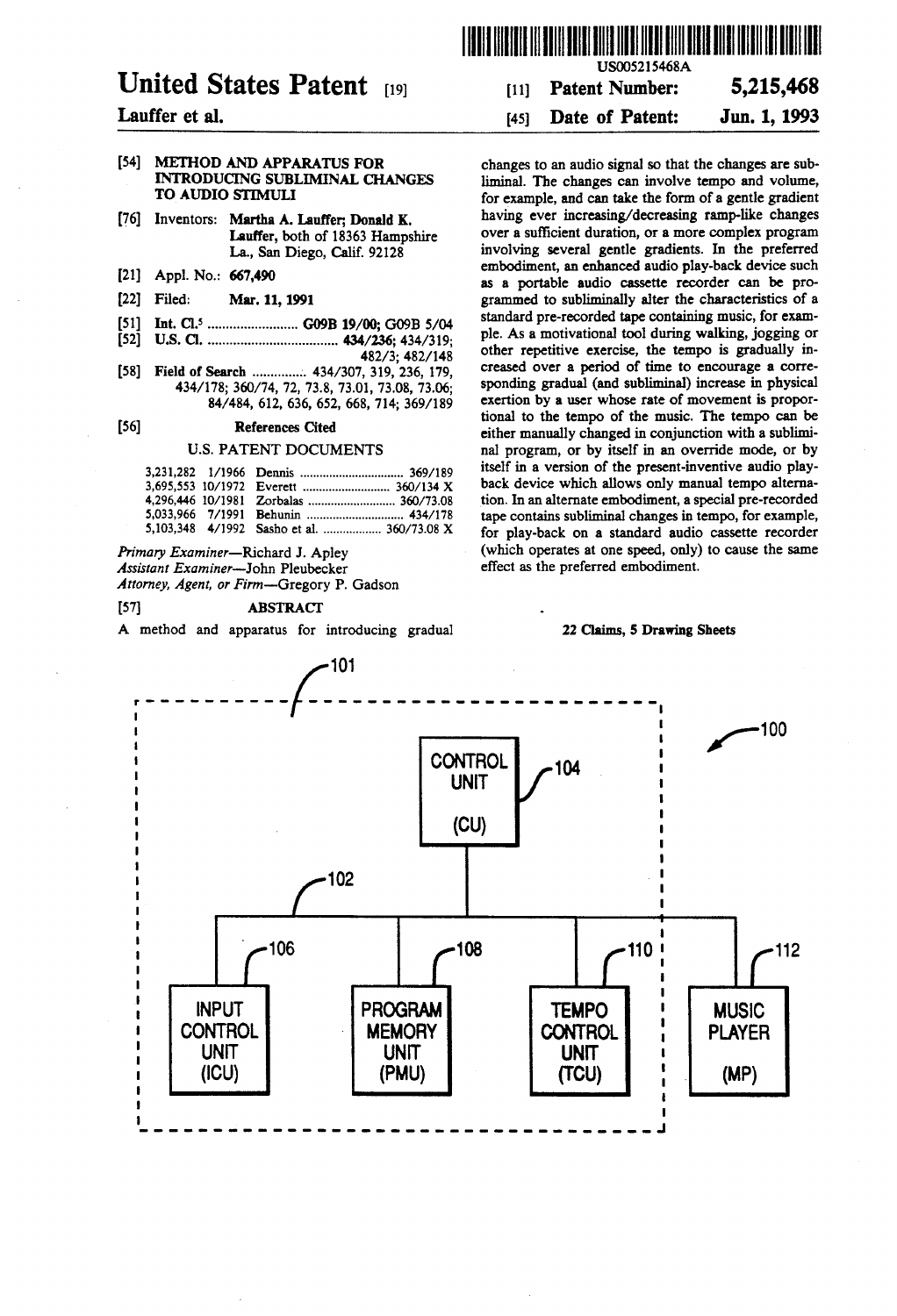



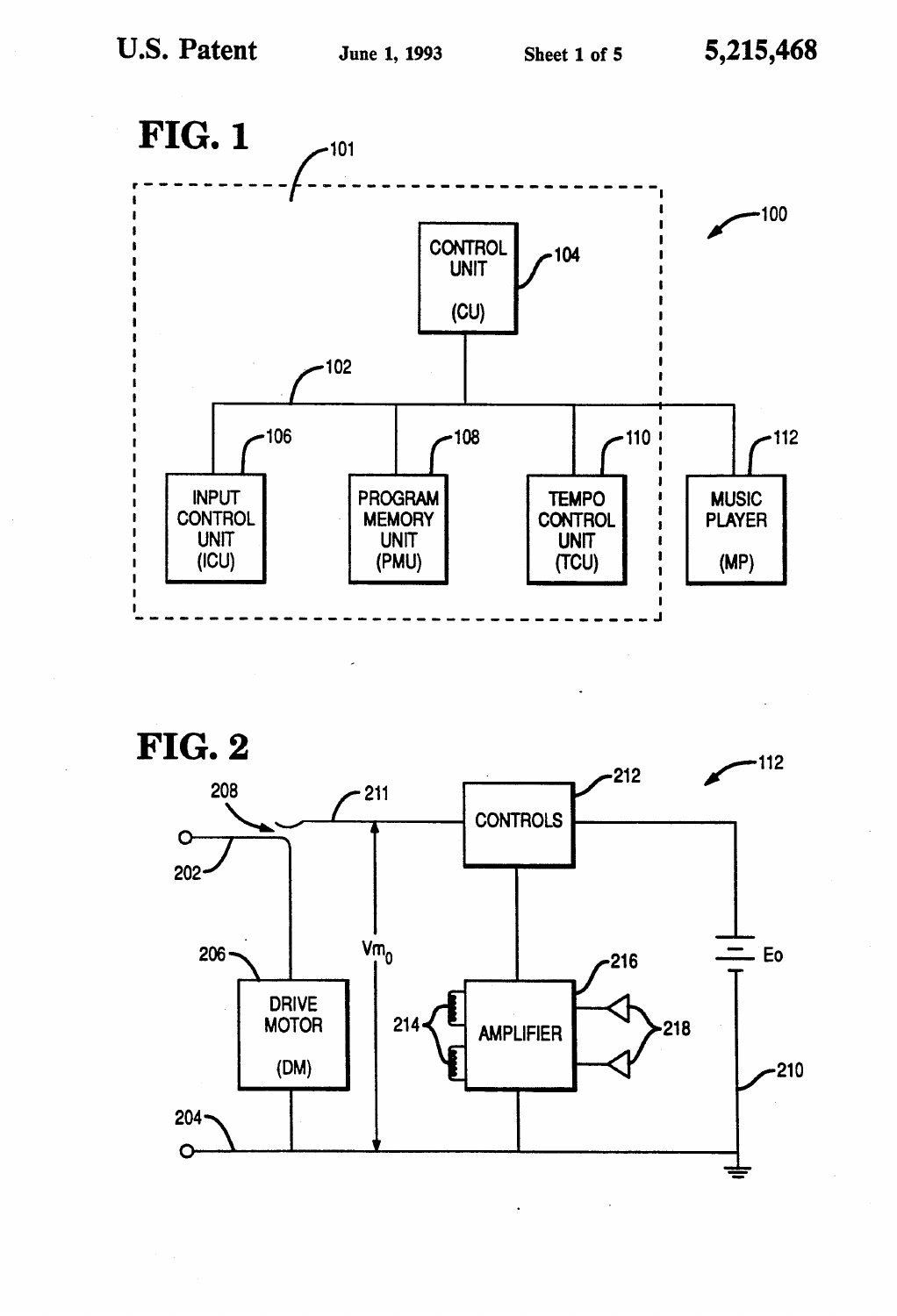



FIG. 6A



CONTROL WORD FIG. 6B 6 BITS 4 BITS 12 BITS 12 BITS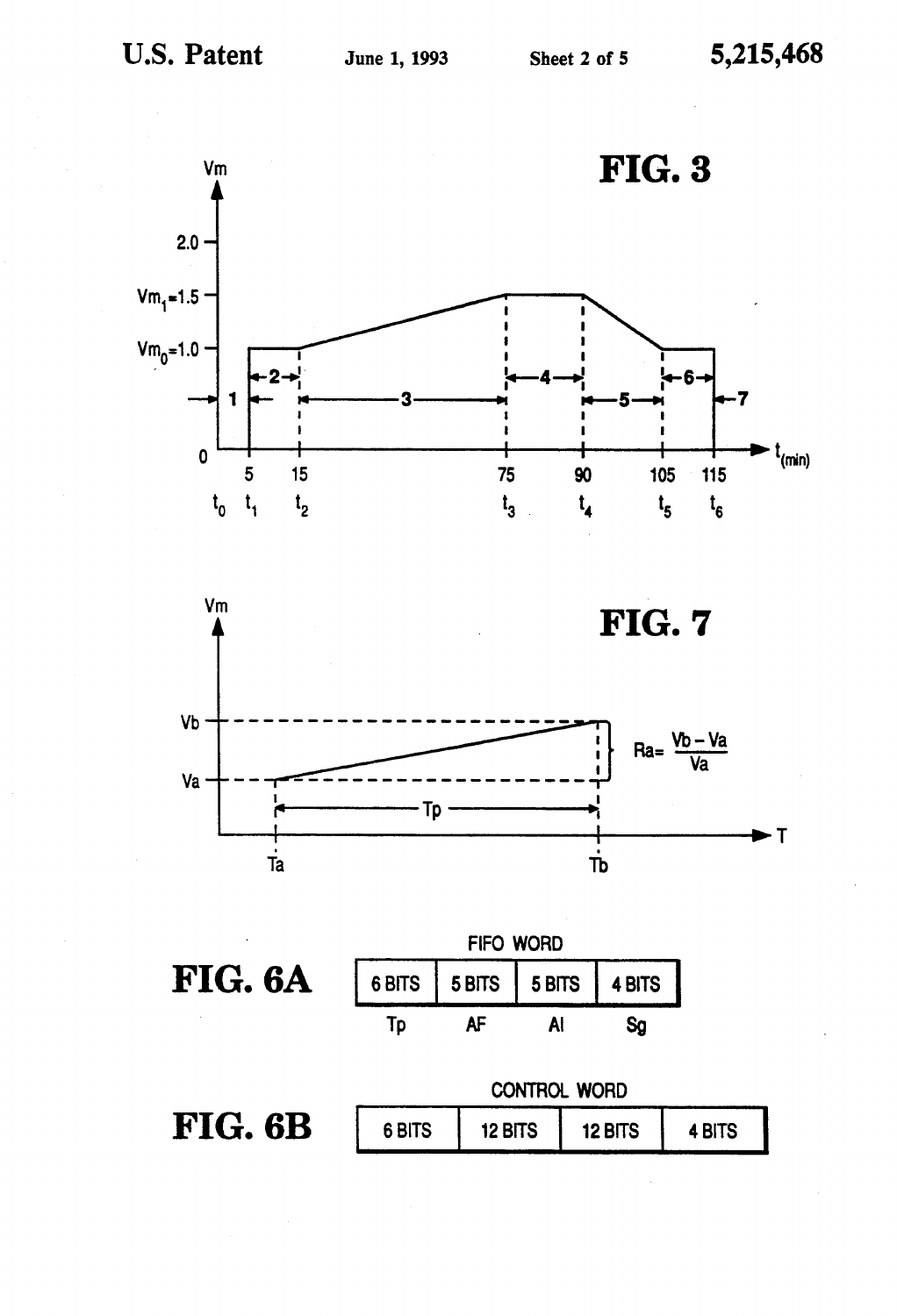**FIG. 4** 

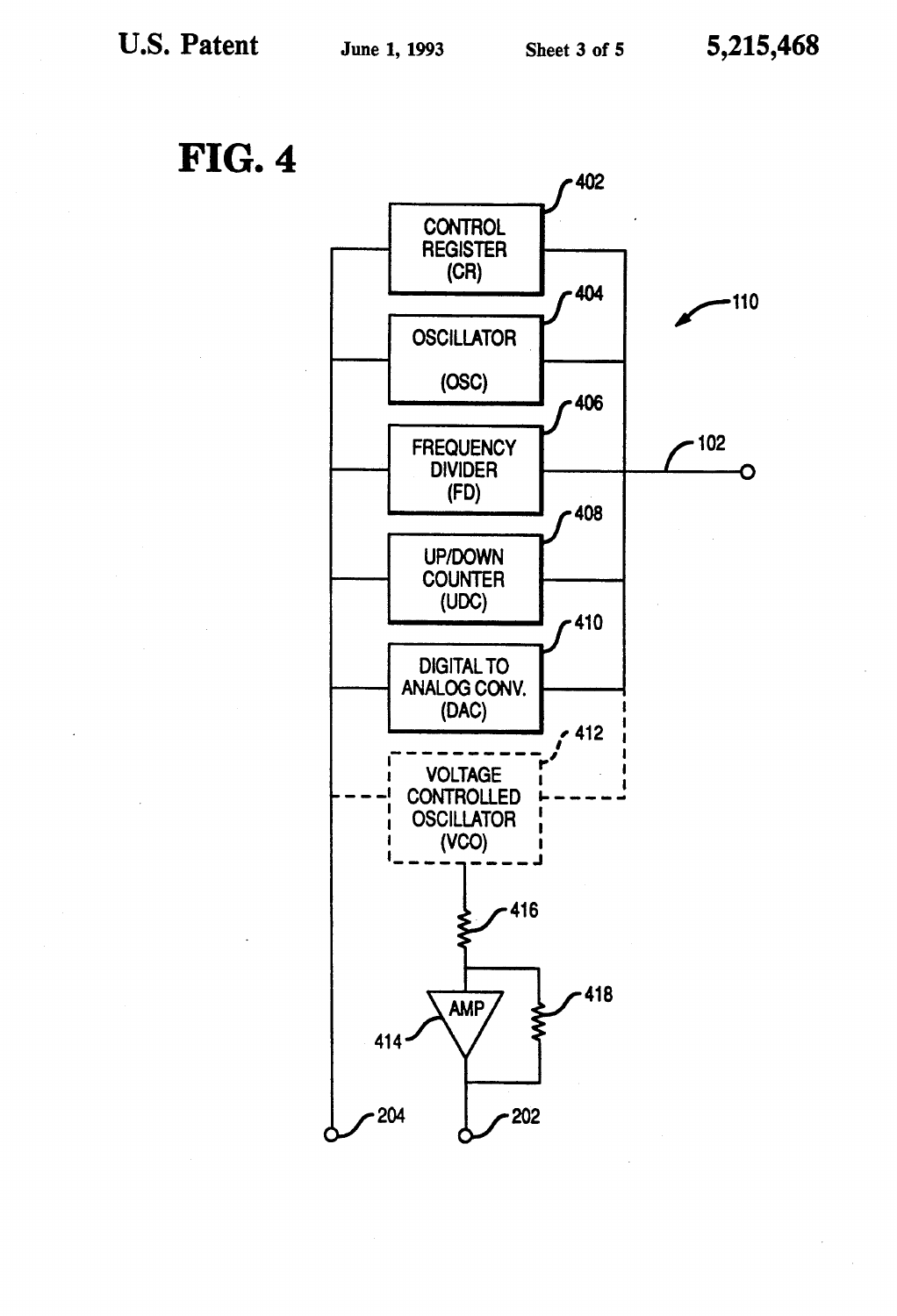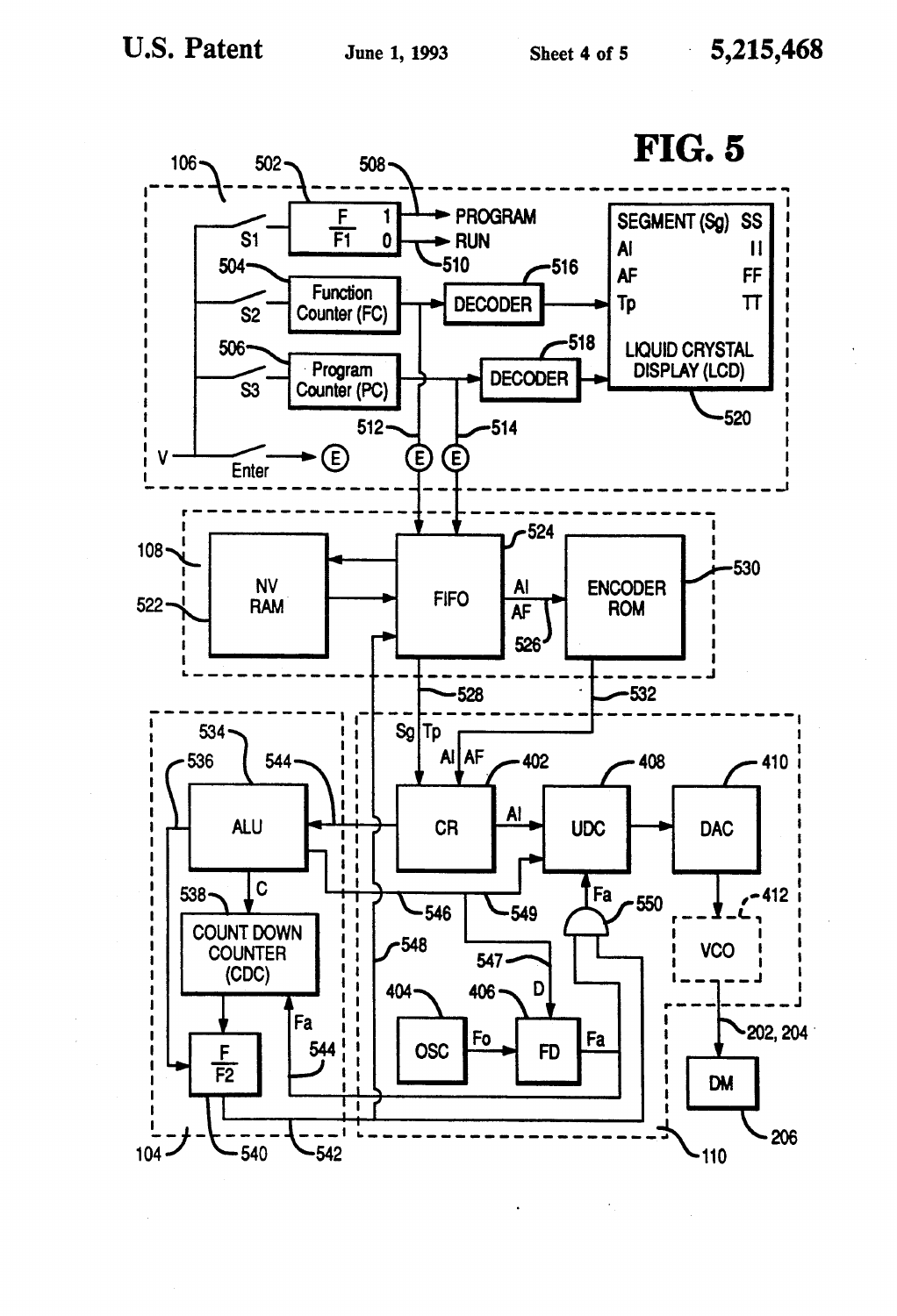

FIG.8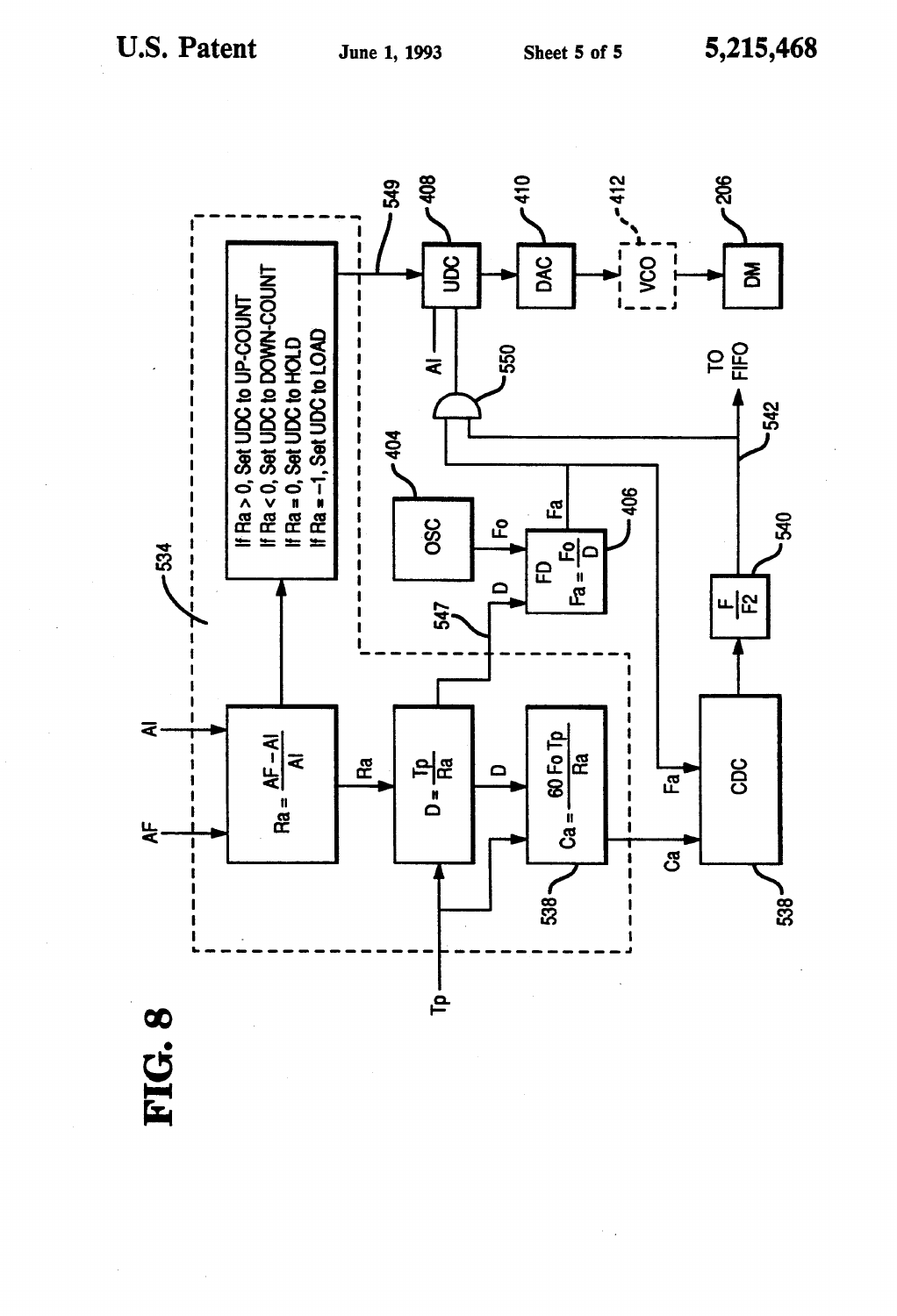## METHOD AND APPARATUS FOR INTRODUCING SUBLIMINAL CHANGES TO AUDIO STMUL

#### BACKGROUND OF THE INVENTION

The present invention relates broadly to both exercise motivation tools and to audio signal reproduction de vices.

Exercise has become an important activity to many people, in part because of the publicized benefits such as cardio-vascular, weight control, muscle tone and oth ers. For an average person, it is desirable to reach a target heart rate for a recommended period of time during an exercise routine. Athletes may wish to train 15 beyond the average target heart rate. 10

Repetitive exercise such as walking, jogging and biking have been shown to be excellent aerobic activities for meeting both target heart rates and training ties for meeting both target heart rates and training<br>goals. Unfortunately, these activities, when prolonged, 20<br> $\frac{1}{2}$ are sometimes associated with a degree of boredom. Additionally, the rate of activity needed to reach and maintain target heart rates and training goals is intimi dating for some.

Music has long been used to help exercisers pass time  $25$ during their workouts, and to create a more pleasant environment. The use of music while exercising has become increasingly popular in recent years with the availability of portable audio devices such as audio cassette players which are the product of micro miniaturization. What is needed-but lacking in the prior art-is an efficient way of combining the use of music or other audio stimuli with exercise to motivate exercisers to a higher level of performance with little or no recognition of the transition between the lower and  $35$ higher levels. This would greatly said in reducing the aforementioned boredom and intimidation sometimes associated with exercise.

#### SUMMARY OF THE INVENTION

The following are objects of the present invention in view of the above.

A first object of the present invention is to provide a method and apparatus for, during physical activity, motivating a user to change the rate of his or her physi-<br>cal activity while receiving subliminally changing audio stimuli, the physical activity being synchronized to the audio stimuli.

A second object of the present invention is to provide<br>a method and apparatus for, during physical activity, 50 motivating a user to change the intensity of his or her physical activity while receiving subliminally changing audio stimuli, the physical activity being synchronized to the audio stimuli.

A third object of the present invention is to satisfy the 55 input signal so that the alteration is subliminal. first and second objects of the present invention by use of a specially modified audio play-back device in con junction with a standard pre-recorded audio storage device.

A fourth object of the present invention is to satisfy the first and second objects of the present invention by use of a standard audio play-back device in conjunction with a specially recorded audio storage device having subliminal variations.

A fifth object of the present invention is to satisfy the 65 first through third objects of the present invention by allowing the user to program the subliminal changes to the audio stimuli.

5,215,468<br>
A sixth object of the present invention is to satisfy the 5 audio play-back device, so that the audio play-back fifth object of the present invention by programming<br>the subliminal changes to the audio stimuli via a plugga-<br>ble module used to modify a standard, but compatible<br>audio play-back device, so that the audio play-back<br>device

module is unplugged.<br>A seventh object of the present invention is to satisfy the first through sixth objects of the present invention

using audio stimuli primarily of a musical nature.<br>An eighth object of the present invention is to satisfy the first through sixth objects of the present invention using audio stimuli primarily of a cadence nature.<br>A ninth object of the present invention is to satisfy

A ninth object of the present invention is to satisfy the first through third and fifth through eighth objects of the present invention with the ability to create and store complex programs.

A tenth object of the present invention is to satisfy the first through ninth objects of the present invention using any type of audio play-back device—for example, tape player, compact disk player, radio, etc.--whether or not "portable".

30 means connected to the receiving means for converting There is provided, in accordance with the present invention, an audio signal reproduction apparatus for producing an output aural signal related to an input audio signal which includes: receiver means for receiving the input audio signal and outputting a receiver output signal which is a version of the input audio signal with altered identifiable characteristics; transducer the receiver output signal into and output aural signal; and control means connected to the receiver means for programmably controlling, via control signals input by a user, at least a gradual alteration of the input audio signal over at least a portion of the duration of the input

audio signal so that the alteration is subliminal.<br>There is also provided, in accordance with the present invention, an audio signal reproduction method for producing an output aural signal related to an input 40 audio signal which includes the steps of: receiving the input audio signal and outputting a receiver output signal which is a version of the input audio signal with altered identifiable characteristics; converting the re ceiver output signal into and output aural signal; and programmably controlling, via control signals input by 45 a user, at least a gradual alteration of the input audio audio signal so that the alteration is subliminal.

There is further provided, in accordance with the present invention, a pre-recorded audio signal storage device which includes storage means for storing an input audio signal having identifiable characteristics, wherein at least one identifiable characteristic is gradually altered over at least a portion of the duration of the

The details of the present invention will be revealed in the following description with reference to the at tached drawings.

#### BRIEF DESCRIPTION OF THE DRAWINGS

FIG. 1 is a schematic block diagram of the audio motivation apparatus of the present invention.

FIG. 2 is a partial schematic block diagram of a prior art audio play-back device.

FIG. 3 is a sample graph of the voltage output of the tempo control unit of the present invention.

FIG, 4 is a schematic block diagram of the tempo control unit of the present invention.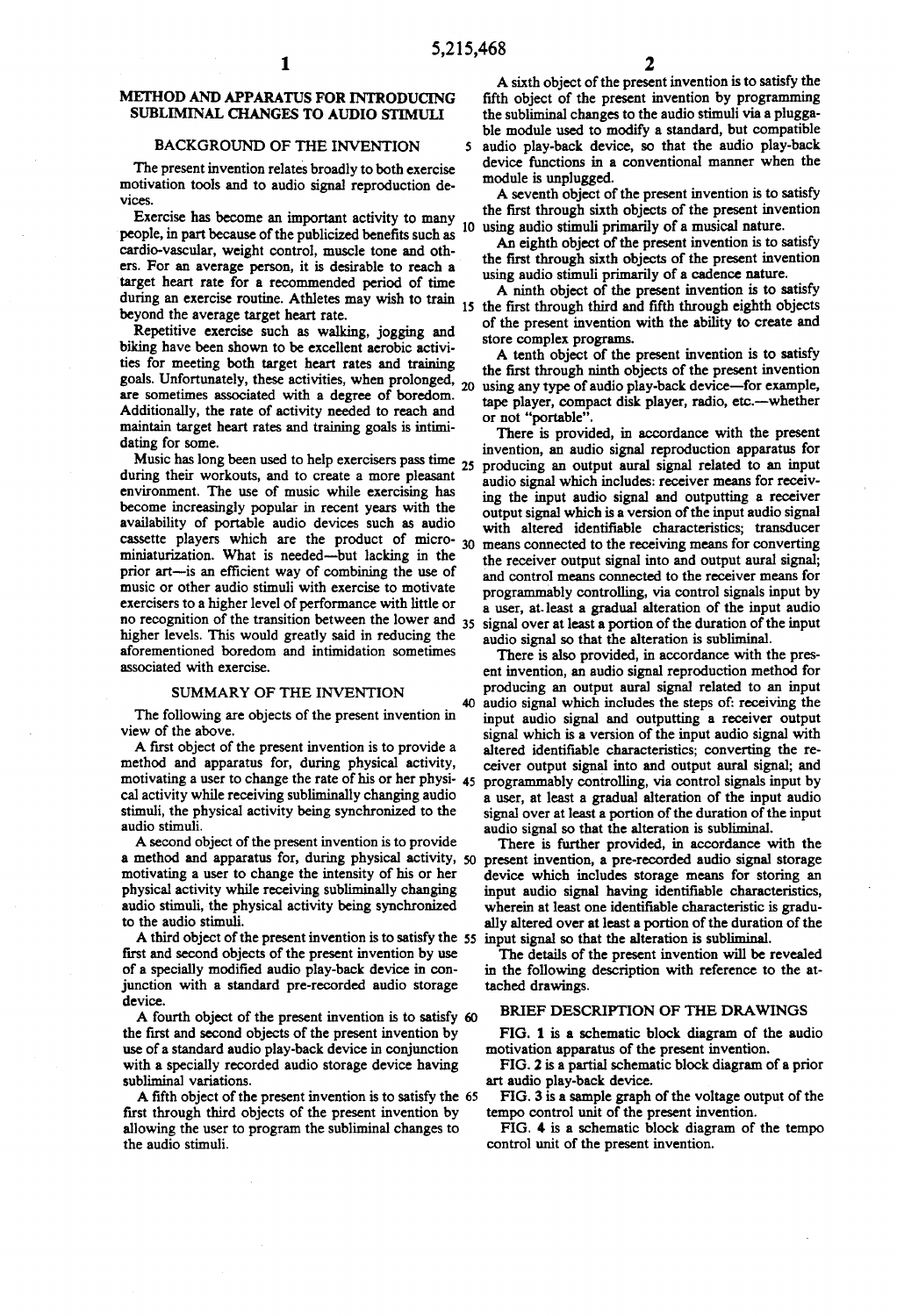FIG. 5 is a schematic diagram of the input control, program memory, control and tempo control units of the present invention.

FIG. 6a is a diagram of the "FIFO'words of the present invention. 5

FIG. 6b is a diagram of the "CONTROL' words of the present invention.

FIG. 7 is a graph of a representative ramp voltage utilized in the present invention.

FIG. 8 is a simple schematic block diagram of the 10 function of the arithmetic logic unit of the present in vention.

### DETAILED DESCRIPTION OF THE INVENTION

#### Preferred Embodiment

Since the invention resides primarily in the novel structure combination and the method of operation of detailed structure thereof, the structure, control, and arrangement of these well-known circuits and devices are illustrated in the drawings by use of readily under standable block representations and schematic dia grams, which show only the specific details pertinent to 25 the present invention. This is done in order not to ob scure the disclosure with structural details which will be readily apparent to those skilled in the art in view of the description herein. Also, various portions of this scure the disclosure with structural details which will<br>be readily apparent to those skilled in the art in view of<br>the description herein. Also, various portions of this<br>the description herein. Also, various portions of th simplified to stress those aspects most pertinent. well-known circuits and devices, and not in the specific 20

The audio motivation apparatus labeled 100 in FIG. 1 is an apparatus capable of carrying out the objects of the present invention. It is capable of audio/aural reproducpresent invention. It is capable of audio/aural reproduction<br>tion with tempo or volume changes which are so grad-<br>ual over a time period or time periods that they are voltage of the power source Eo. If Vmo is the voltage<br>d subliminal in nature. While linear subliminal changes are described below, curvilinear subliminal changes are also possible. The audio motivation apparatus 100 is a 101 and a prior art audio play-back device 112, and may be constructed as one physical unit, or the subliminal control apparatus 101 may be in the form of a removal module which when not connected to the audio playback apparatus, allows the the audio play-back device to function in a typical prior art fashion. The audio play-back device can be almost any device capable of reproducing recordings, including but not limited to, tape (analog and digital) players, compact disk (CD) players, phonograph record players, recording organs, music boxes and radios, or those employing non-mova ble media devices such as random access memories (RAMs), read only memories (ROMs) or programma-(RAMs), read only memories (ROMs) or programmable read only memories (PROMs), for audio signal storage. The user may conveniently change an audio pro gram or library of audio programs by inserting/engaging the appropriate storage device.

Music of all types can be used, although band or orchestra music has some advantages for some forms of 60 physical activity. Additionally, the audio stimuli can be in the form of rhythmic notes or beats (cadence indicia) to which the user may synchronize his or her move ments. The beats may be pre-recorded, or they may be by slightly modifying the present circuit. Whether analog or digital (such as ROMs), the audio signal can take on many forms, such as a standard medically prescribed

program, a standard physical exercise program, or one which establishes safety limits for an individual user.

15 changes to the audio stimuli produced by the MP 112 The audio motivation apparatus 100 includes a con trol unit (CU) 104, an input control unit (ICU) 106, a program memory unit (PMU) 108, a tempo control unit (TCU) 110 and the previously mentioned audio playback device or music player (MP) 112. The CU 104 controls the overall operation of the apparatus 100 by providing control and timing signals to the other components of the subliminal control apparatus 101. The ICU 106 contains a series of electronic switches accessi ble by the user to program the subliminal control appa ratus 101. The PMU 108 can store several separate programs created by the user for introducing subliminal during an exercise routine or routines. In response to a stored program, the TCU 110 outputs all of the control voltages needed to control and subliminally alter the output audio signal.

40 ciated with the "fast forward' mode, and a negative voltage is associated with the "reverse' mode, for ex A brief description of the MP 112 (of the tape variety) shown in FIG. 2 will now be given. A tape containing the audio signal (not shown) is driven past magnetic tape heads 214 by a drive motor (DM) 206 at a normal constant speed when connected to a power source Eo via lines 210 and 211. The DM 206 or driver means includes a motor and appropriate mechanical gears, as is verted to an aural (audible) signal by speakers or trans ducers 218. Various controls 212 represent "play" "stop", "fast forward' and "reverse" modes of the MP 112. The modes are determined by the level and sign of voltage of the power source Eo. If Vimo is the voltage drop across the DM 206 for the normal "play" mode (where  $V_{\text{mo}}$   $\lt$  Eo), a voltage greater than  $\bar{V}_{\text{mo}}$  is associated with the "fast forward" mode, and a negative ample.

The prior art MP 112 is modified in accordance with the present invention by introducing two control volt age input lines 202 and 204 to control the voltage across 45 the DM 206, and by activating a disconnect switch 208 to sever a direct connection between the DM 206 and the controls 212 when the subliminal control apparatus 101 is operational. However, use of the controls 212 overrides the inputs 202 and 204. The DM 206 and overrides the inputs 202 and 204. The DM 206 and hence the resulting output audio signal can be sublini nally changed when desired by control of the voltage or frequency placed upon the control voltage input lines 202 and 204. The MP 112 can be modified so that the of the amplifier 216 to subliminally control the volume of the output audio signal, perhaps to subliminally alter the intensity of the exercise. The voltage/frequency on lines 202 and 204 can be switched to either the DM 206. or the amplifier 216, or both, to control tempo, volume, or both. The drive voltages on lines 202 and 204 are supplied by the TCU 110.

represents a sample audio-exercise routine or a long<br>65 distance jogger in the form of drive motor voltage Vm The operation of the TCU 110 will now be described with reference to FIGS. 3 and 4. The graph in FIG. 3 represents a sample audio-exercise routine of a long versus time t. It is assumed that during the audio pro gram, the pace of the jogger is related to the tempo of the music. Recall that the level and/or frequency of the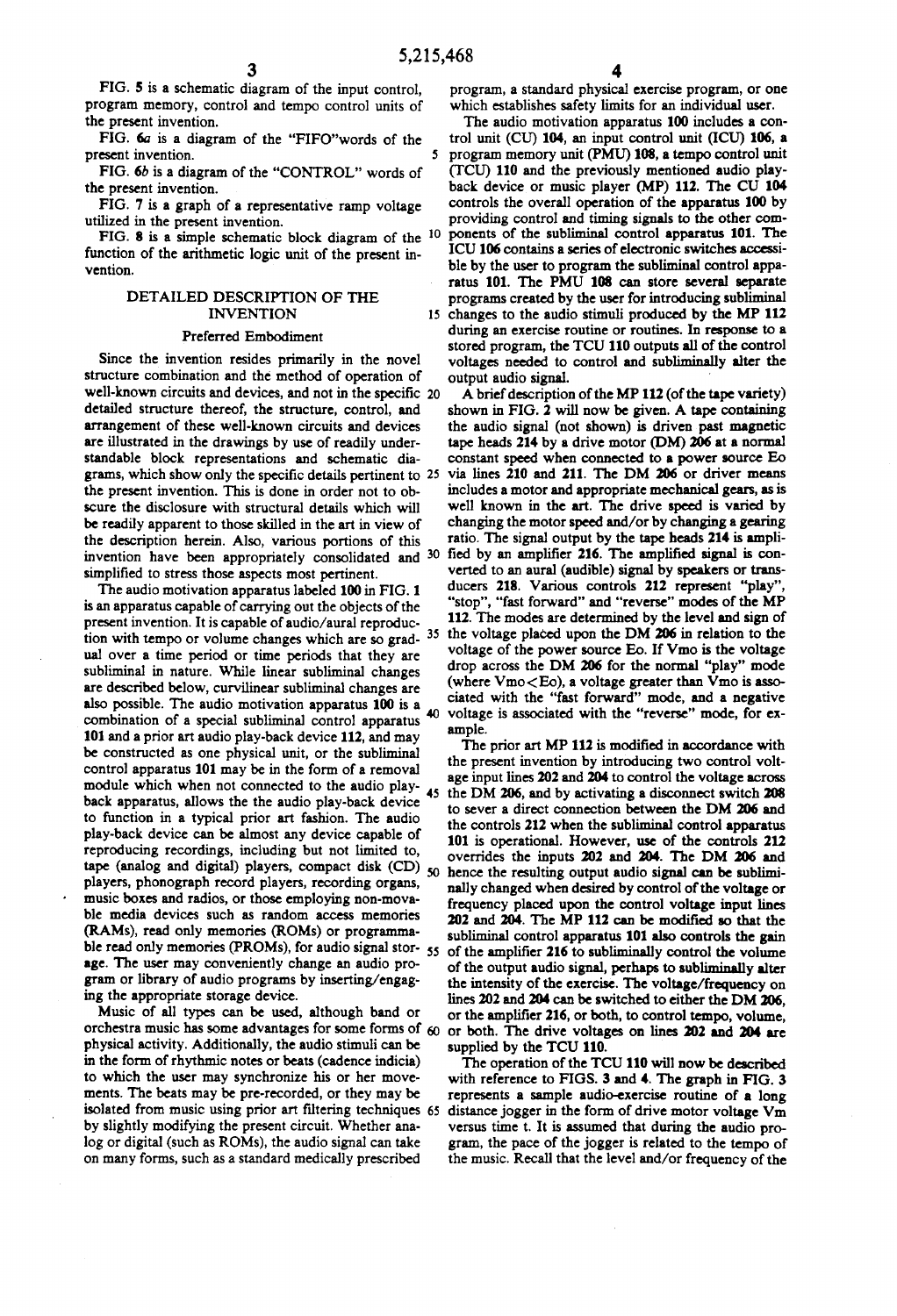drive voltage Vm determines the speed of the DM 206 and hence the tempo and/or volume of the ultimate audio signal.<br>The Segments 1-7 in FIG. 3 represent distinct time

periods in the exercise routine. During Segment 1, be ginning at time to, the jogger has not yet begun his or her routine, and so there is not yet any music. This is reflected by a Vmo value of "0" during Segment 1. During Segment 2, lasting 10 minutes and beginning at time  $t_1$ , the music begins playing at its normal tempo. A  $10$ subliminal increase in tempo is introduced during the long 60 minute interval of Segment 3, beginning at time t2. As can be seen from the graph, the drive voltage Vm gradually increases until it is 1.5 times the normal or nominal level  $(\forall m_1)$ . Because the time period is so  $_{15}$ great, the gradual increase in tempo will be subliminal, and the jogger will be running at an ever faster rate with no knowledge of the increase in the preferred embodi 20

matched to the tempo of the music.<br>During Segment 4, which lasts 15 minutes beginning at time t3, the jogger maintains his or her target rate reached at the end of Segment 3. Thus, the tempo re mains constant during this segment in proportion to 1.5 Vm. Segment 5 is a "slow down" period lasting  $15_{25}$ <br>minutes and haziming with time to write allows the minutes and beginning with time t<sub>4</sub>, which allows the jogger to gradually return to the nominal jogging rate. Although Segment 5 only lasts 15 minutes, this is still long enough to introduce subliminal decreases to the tempo. Segment 6 is a "cool-down' period lasting 10 minutes and beginning at time t<sub>5</sub>, to allow the body to cool-down before resting. During Segment 6 the tempo is at the nominal/starting level. During Segment 7, representing time  $t_6$  and beyond, the music stops, and the jogger has finished his or her routine. 30

the jogger has finished his or her routine.<br>The drive motor voltage (or frequency) sequence 35 shown in FIG. 3 is entered into the ICU 106 as a string of commands similar to those shown in TABLE 1, below.

| , , , , , , ,                         |     |     |          |        |                       |  |  |
|---------------------------------------|-----|-----|----------|--------|-----------------------|--|--|
| SEGMENT START STOP AMP-I AMP-F<br>no. | y/n | v/n | $0 - 2x$ | $0-2x$ | <b>PERIOD</b><br>min. |  |  |
|                                       | п   | n   |          |        |                       |  |  |
|                                       |     | n   |          |        | 10                    |  |  |
|                                       |     | n   |          |        | 60                    |  |  |
|                                       |     | n   | 1.5      | 1.5    | 15                    |  |  |
|                                       |     | n   | 1.5      |        |                       |  |  |
|                                       |     | n   |          |        | 10                    |  |  |
|                                       |     |     |          |        |                       |  |  |

"SEGMENT" refers to the segment number in FIG. 50 3, "START" indicates whether the audio play-back unit is to start outputting music, "STOP' indicates whether the audio play-back unit is to stop outputting music, AMP-I represents the initial drive voltage amplitude as a multiple of the nominal voltage, where the nominal <sup>55</sup> voltage is the voltage used to drive the drive motor at the normal operating speed, AMP-F represents the final drive voltage amplitude, and PERIOD represents the elapsed time of the entire sequence. The actual programming of a sequence will be detailed infra. 60

Recall that the TCU 110, more fully detailed in FIG. 4, outputs the drive voltage Vim over output lines 202 and 204. A control register (CR) 402 stores CONTROL words and timing signals received from the PMU 108. for operation of an UP/DOWN counter (UDC) 408. The function of the OSC 404 can be performed by the Signetics Corp. NE556 Timer, for example. A program

mable frequency divider (FD) 406 connected between the OSC and the UDC divides the frequency of the OSC in order to programmably change to the rate of adjustment of the UDC. The frequency divider made by National Semiconductor and identified by part no. F192 is adequate for this use.

The function of the previously-mentioned UDC 408 is performed by Texas Instruments part no. SN74HC193 in the preferred embodiment. In response to pulses from the FD 406 and program information from the CR 402, the UDC 408 outputs a digital word or count corresponding to a drive motor voltage. It will either increment the current count (when given the command "U" for "UP"), decrement the count (when given the command "D" for "DOWN"), maintain the count (when given the command "H" for "HOLD"), pre-set a pattern (when given the command "P" for "PRESET"), or reset to zero (when given the command "R").

A digital-to-analog converter (DAC) 410 converts<br>the digital output words of the UDC 408, representing the current program used by the exerciser, into analog voltages. An optional voltage controlled oscillator (VCO)412 would be used in the circuit of the TCU 110 in the case where the drive motor speed is related to the frequency of the drive motor voltage, such as with a brushless or synchronous motor. Otherwise, the DAC is directly connected to an amplifier 414 with input (416) and feedback (418) resistors, as is well known in the art. The amplifier 414 converts the voltage received<br>from the DAC 410 to a level in the range of the operating voltages of the MP 112 (see FIG. 2). As previously stated the voltages output over lines 202 and 204 drive the DM 206 (see FIG. 2) at the appropriate speed, and are proportional to the tempo.

 $_{45}$  (F/FI) 502 in either a "PROGRAM" state enabling the The details of programming an audio/exercise sequence will now be discussed, starting with the diagram in FIG. 5. The program is entered through the ICU 106,  $\Delta$ n and is then stored in a first in, first out (FIFO) register 524 in the PMU 108. Four switches in the ICU 106 labeled S1, S2, S3 and ENTER are used to enter data into the FIFO 524, and onto a liquid crystal display (LCD) 520. Toggling the switch Sl places a flip-flop user to program a sequence, or a "RUN" state enabling the program to be executed.

An oscillator (OSC) 404 generates the pulses necessary 65 520 also displays the program being run and other perti The switch S2 inputs a code representing the function currently being programmed to a four-state function counter (FC) 504. The four states are as follows: "O" represents the Segment Number (Sg); "1" represents the Initial Amplitude (AI); "2" represents the Final Amplitude (AF); and "3" represents the Segment Per iod (Tp). The switch S3 drives a sixty-four-state Program Counter (PC) 506 for storing a count representing the magnitude or numerical value corresponding to the function being programmed. Two decoders 516 and 518 decode the counts stored in the FC 504 and PC 506. respectively, and the decoded signals are displayed on the LCD 520 all during the programming of a sequence; that is, the parameter being programmed and its value. An ENTER switch is toggled each time a parameter is programmed, to send the parameter and its value to the FIFO 524 via lines 512 and 514, respectively. The LCD nent information when the audio motivation apparatus 100 is in the "RUN' mode. All entries into the FFO 524 are also copied into a non-volatile RAM 522 for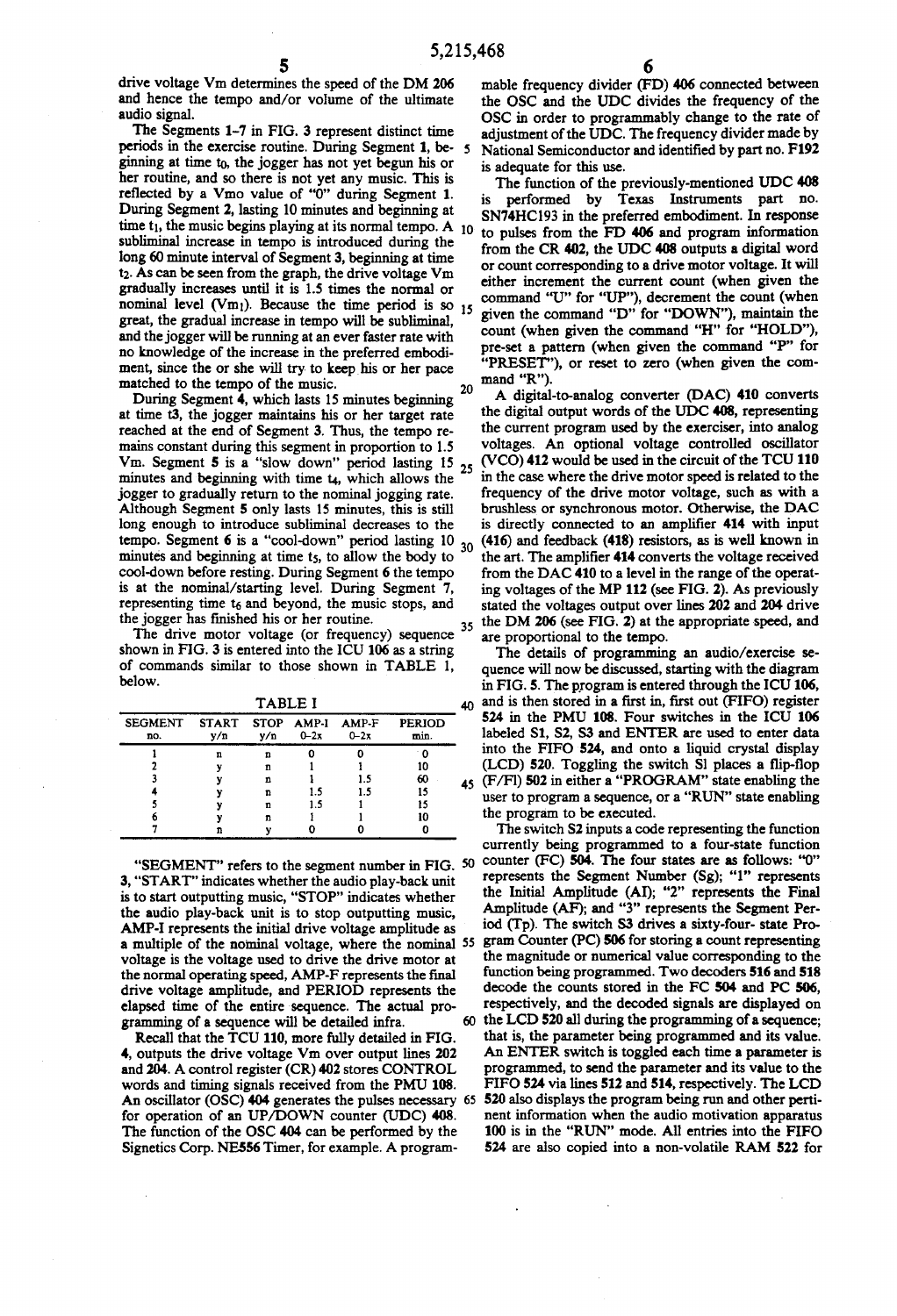5

15

30

storage of the program and recall of the program at the user's convenience.

The following represents a procedure used to pro gram an audio/exercise sequence having subliminal tempo variations:

Toggle S1 to place the audio motivation apparatus in the "PROGRAM' mode.

Toggle S2 until the LCD displays "Segment (Sg)'. Toggle ENTER.

Toggle S3 until the LCD displays the "Segment 10<br>Number" to be programmed (0-15).<br>Toggle ENTER.

- Toggle S2 until the LCD displays "Initial Amplitude
- Toggle ENTER.
- Toggle S3 until the LCD displays the desired initial amplitude AI  $(0.1-2.0)$  as a ratio of the Nominal Amplitude, where Nominal has a numeric value of "l". (For example, 1.2 is 20% larger than Nominal, and 0.9 is only 90% of Nominal.) Toggle ENTER.

Toggle S2 until the LCD displays "Final Amplitude

Toggle ENTER.

Toggle S3 until the LCD displays the desired final 25 amplitude  $(0.1-2.0)$  as a ratio of the Nominal Amplitude.

Toggle ENTER.

Toggle S2 until the LCD displays "Segment Period  $(T_p)$ ".

Toggle ENTER.

Toggle S3 until the LCD displays the desired Segment Period  $(T_p)$ .

Toggle ENTER.

Continue the above routine until all of the desired 35 Segments are programmed.

Each command and datum entered via switches S2 and S3 are stored in the FIFO 524 when the ENTER switch is toggled. FIG. 6a shows the arrangement of a FIFO word stored in the FIFO 524. Observe from that 40 figure that a FIFO word is constructed as follows: 6 bits representing the Segment Period Tp, giving up to 64 possibilities (1-64 minutes); 5 bits representing the Final Amplitude, giving up to 32 possibilities (actually, only 0.1 increments); 5 bits representing the Initial Amplitude; and 4 bits representing the Segment Sg, giving up to 16 possibilities (16 segments). The AI and AF bits in the FIFO word are converted into 12 bits each by an encoder ROM 530. The encoded AI and AF bits (24 50) total) are loaded via line 532 into the CR 402, as are the Sg and Tp bits from the FIFO via line 528. The AI, AF, Sg and Tp bits form a CONTROL word (see FIG. 6B) having 34 bits, which controls the operation of the TCU 110, and which CONTROL word remains in the CR 55 402 for the duration of the corresponding segment. The CR 402 inputs the AI, AF and Tp bits to an arithmetic logic unit (ALU) 534 of the CU 104 via line 544, and inputs the AI bits to the UDC 408. 20 distinct values are needed between 0.1 and 2.0 using 45

with reference to FIGS. 7 and 8. The ALU calculates the UDC mode control (Up, Down, Hold, Load) to be provided to the UDC 408 via lines 546 and 549, and the divisor D which is used to control the FD 406 via lines tive "ramp" voltage Vm versus time T. From the graph, it can be seen that the voltage ramp begins at voltage Va at time Ta and later increases to voltage Vb at time Tb. 546 and 547. FIG. 7 is a sample graph of a representa- 65 F/F2 540 is reset (to 0), causing the UDC 408 to stop

Let Ra represent the ratio of the percentage change in Vm to the initial voltage, so that:

$$
Ra = (Vb - Va)/Va \qquad (eq. 1)
$$

and the period of time Tp (in minutes) elapsing during the change in Vm is

$$
Tp = (Tb - Ta) \tag{eq. 2}
$$

The frequency Of (in Hertz) needed for a 100% change in Va (where  $Vb=2Va$ ) in one minute is

$$
F \circ \mathbf{m} \cdot \mathbf{2}^n / 60 \tag{eq. 3}
$$

where n is the number of states of the UDC 408.

The preferred embodiment of the present invention normalizes time to one minute intervals while treating driver voltages as a percentage change of the initial voltage, so that the period Tp is stated in minutes. For correct operation, therefore, the frequency Of must be decreased by a factor equal to the number of minutes of the period Tp, and must be increased by the percent change in the voltage Ra during the period. Therefore, the Divisor D presented to the FD 406 is

$$
D = Tp/Rap
$$
 (eq. 4)

Assuming, for example, that the UDC 408 is of the 12-bit variety, thus having 4096 states,  $T_p=6$  minutes, and  $Ra = 20\%$ , then

$$
Fo = 4096/60 = 68.27 Hz
$$
 (eq. 5)

This is the frequency required to count through 4096 states in one minute. Thus,

$$
D = Tp/Ra = 6/0.2 = 30
$$
 (eq. 6)

Fa=Fo/D=68.27/30=2.28 Hz (eq. 7)

where Fa is the UDC operation frequency. In this ex ample, the UDC 408 is clocked at a frequency Fa of 2.28 Hz, and the ramp voltage moves 0.2 times the total count of the counter, while the DAC 410 increases the voltage output by the same percentage (20%). Alterna tively stated, the UDC 408 sequentially inputs digital addresses to the DAC 410 at a rate of 2.28 Hz from the initial value representing Va to a final value  $Vb = 1.2Va$ in a period of 6 minutes.

The contents of the flip-flop F/F1 502 (FIG. 5) are also available (although the connection is not shown) to the FIFO. The RUN state of the F/F1 502 causes the FIFO 524 to load the first Segment into the CR 402. The CR 402 then initiates the stored program selected. The ALU 534 calculates Ra, and sets the mode of the UDC 408 (see FIG. 8) according to the the value of Ra. The ALU 534 further calculates the divisor D for the frequency divider FD 406, and a Count Entry (Ca) to encode a Count-Down Counter (CDC) S38. The ALU The operation of the ALU will now be described, 60 534 sets a second flip-flop  $F/F2$  540 so that it  $(F/F2)$ enables an AND gate 550 (via line 542), causing Fa to be passed by the AND gate 550 to the UDC 408.

> During the implementation of a Segment the CDC 538 sequentially counts down to zero, at which time counting and causing the FIFO 524 (via line 548) to load the second Segment to be implemented. Each Seg ment is loaded and implemented until the last Segment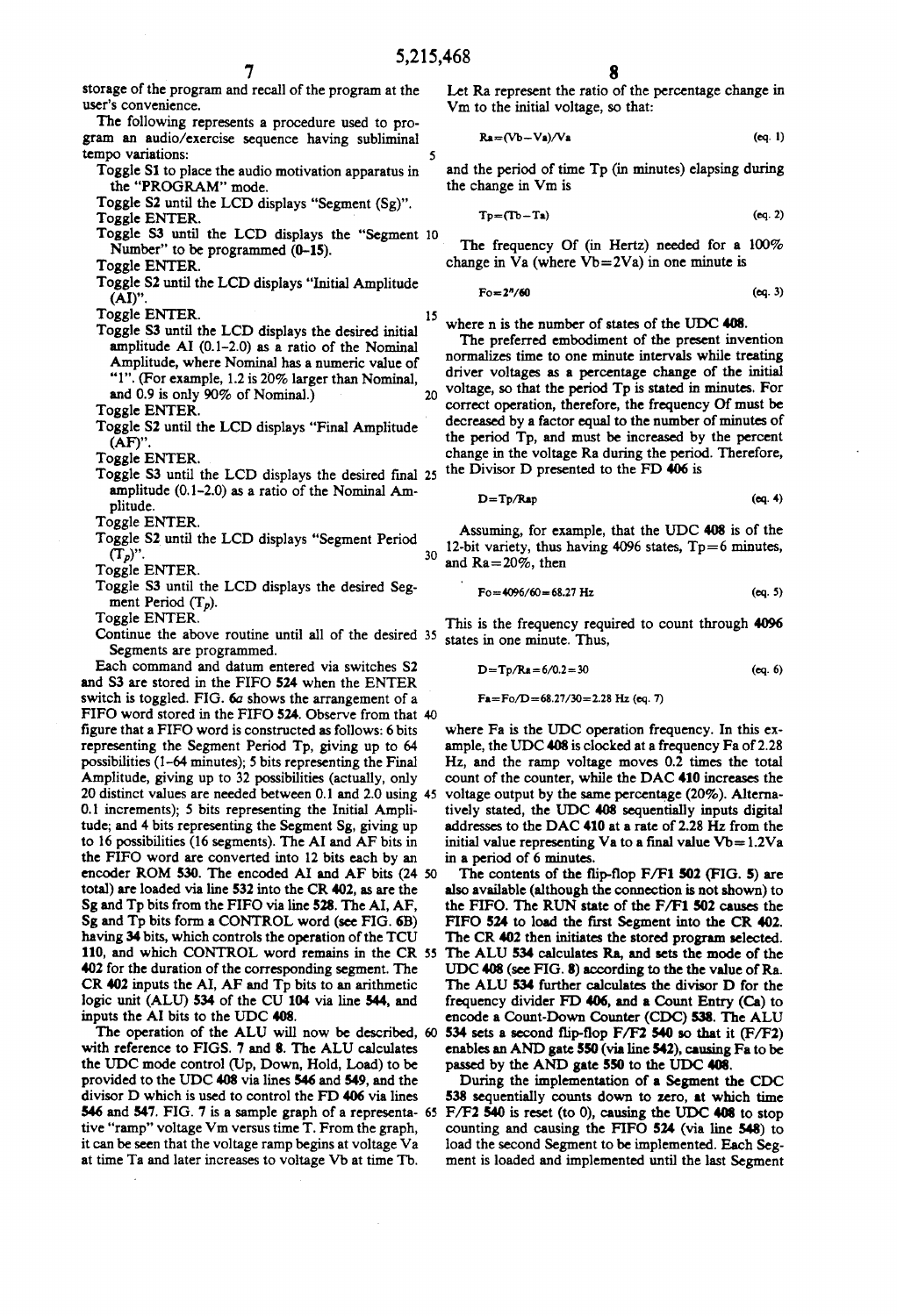5,215,468<br>9<br>in the program calls for a voltage amplitude of zero, 6.

in the program calls for a voltage amplitude of zero,<br>which stops the program.<br>The audio motivation apparatus 100 can be made to<br>manually interrupt an executing program by freezing<br>the current output of the UDC 408, and c and Fa=68.27 Hz. Then, the user may change the state of the UDC 408 manually to cause a change in tempo.<br>Up to 4096 states can be counted in one minute, thus allowing for large tempo changes in a short period of time. Also, the user may manually switch to a new  $10$ program, if desired.

#### Alternate Embodiment

It is desirous to practice the present invention when an exerciser does not have one of the above-described audio motivation apparatuses 100. In that case, a similar effect can be achieved by specially recording an audio<br>tape or other audio storage device to include subliminal changes, and playing the tape on a constant-speed prior art audio play-back device. For example, during record ing of the tape at a recording studio, the tempo of the music being recorded can be gradually increased so that the change is subliminal. This latter approach, however, is inferior to the preferred embodiment since the user is restricted to the pre-recorded changes, and does not  $25$ have the ability to program any changes. 15

It is possible, however, to fuse a combination of the preferred and alternate embodiments which also pro-

vide the user with some programmability.<br>Variations and modifications to the present invention are possible given the above disclosure. However, all such variations and modifications are intended to be within the scope of the invention claimed by this letters patent. For example, the volume of a radio receiver can <sub>35</sub> be subliminally increased or decreased either during physical activity as a motivation tool, or subliminally decreased during inactivity as a sleep aid. Additionally, the present invention need not be limited to a training tool, but can also be used while participating in an ath- $_{40}$ letic event such as running a marathon race, or by disc jockeys to subliminally stimulate dancers.

We claim:<br>1. An audio signal reproduction apparatus for pro-1. An audio signal reproduction apparatus for producing an output aural signal related to an input audio signal comprising: 45

- receiver means including audio play-back means for receiving said input audio signal and outputting a receiver output signal capable of allowing a user to correspond his activity thereto, which receiver 50 output signal is a version of said input audio signal with altered identifiable characteristics; and
- control means coupled to said receiver means for programmably controlling, via control signals input by said user, at least a gradual alteration of 55 said input audio signal over at least a portion of the duration of said input audio signal so that said alter ation is subliminal.

2. The audio signal reproduction apparatus in claim 1 wherein said identifiable characteristics comprise of wherein said identifiable characteristics comprise

tempo. 3. The audio signal reproduction apparatus in claim 1 wherein said identifiable characteristics comprise vol ume

4. The audio signal reproduction apparatus in claim 1 65 wherein input audio signal is musical in nature.

5. The audio signal reproduction apparatus in claim 1 wherein input audio signal comprises cadence indicia.

6. The audio signal reproduction apparatus in claim 1 further comprising:

program storage means coupled to said control means for storing said control signals in the form of one or more audio signal output programs.

7. The audio signal reproduction apparatus in claim 1 wherein said control means is a module removably coupled to said receiver means, and said audio reproduction apparatus functions without subliminal alternation of said input audio signal when said module is re moved.

8. The audio signal reproduction apparatus in claim 2 wherein said input audio signal is received by said re ceiver means via a pre-recorded storage medium, and

driver means for driving said receiver output signal, the speed of said driver means determining the tempo of said receiver output signal.

20 wherein said control signals comprise voltages which 9. The audio signal reproduction apparatus in claim 8. are proportional to the speed of said driver means.

10. The audio signal reproduction apparatus in claim<br>8 wherein said control signals comprises frequencies which are proportional to the speed of said river means.

30 input audio signal is received by said receiver means via 11. The audio signal reproduction apparatus in claim<br>1 wherein said control means is a module removably coupled to said receiver means, said audio reproduction apparatus functions without subliminal alteration of said input audio signal when said module is removed, said a pre-recorded storage medium, and wherein said re

driver means for driving said receiver outuput signal,<br>the speed f said river means determining the tempo<br>of said receiver output signal.<br>12. The audio signal reproduction apparatus in claim

1 wherein said control means further comprises manual override means for allowing said user to manually alter

13. The audio signal reproduction method in claim 14 further comprising the step of:

manually overriding said programmably controlling<br>step to allow said user to manually alter said input

step to allow said user allow said in put audio signal reproduction method for production an output aural signal related to an input audio an input audio signal comprising the steps of:

- receiving said input audio signal and outputting, via<br>audio play-back means, a receiver output signal capable of allowing a user to correspond his activity thereto, which receiver output signal is a ver sion of said input audio signal with altered identifia ble characteristics; and
- programmably controlling, via control signals input by said user, at least a gradual alteration of said input audio signal over at least a portion of the duration of said input audio signal so that said lac eration is subliminal.

15. The audio signal reproduction method in claim 14 tempo.

16. The audio signal reproduction method in claim 14 wherein said identifiable characteristics comprise vol ume

17. The audio signal reproduction method in claim 14 wherein input audio signal is musical in nature.

18. The audio signal reproduction method in claim 14 wherein input audio signal comprises cadence indicia.

10